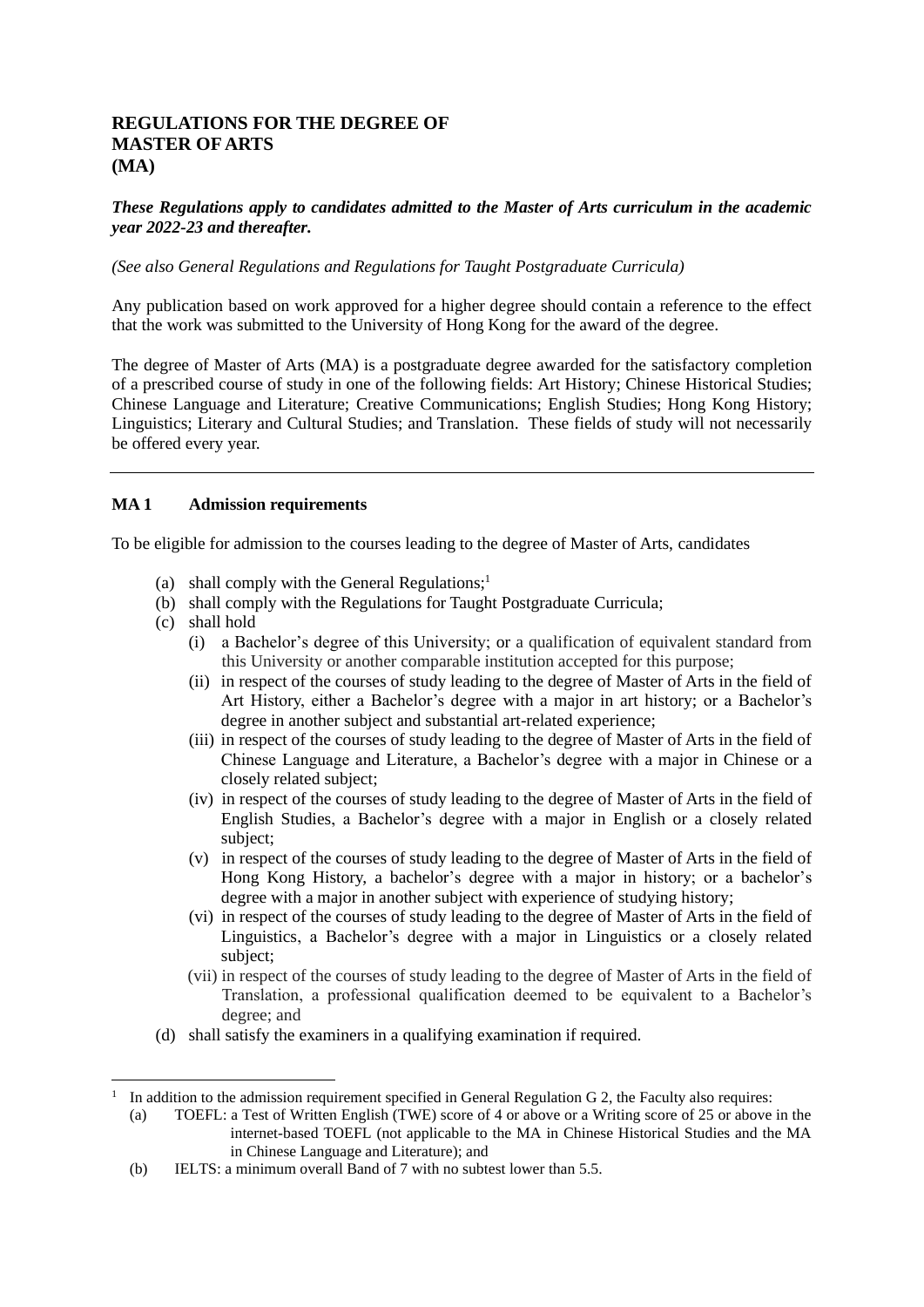# **MA 2 Qualifying examination**

- (a) A qualifying examination and/or interview may be set to test the candidates' formal academic ability or their ability to follow the courses of study prescribed. It shall consist of one or more written papers or their equivalent and may include a project report.
- (b) Candidates who are required to satisfy the examiners in a qualifying examination and/or interview shall not be permitted to register unless they have satisfied the examiners in the examination and/or interview.

# **MA 3 Award of degree**

To be eligible for the award of the degree of Master of Arts, candidates

- (a) shall comply with the General Regulations;
- (b) shall comply with the Regulations for Taught Postgraduate Curricula; and
- (c) shall complete the curriculum as prescribed in the syllabuses and satisfy the examiners in accordance with the regulations set out below.

# **MA 4 Period of study**

- (a) The curriculum shall normally extend
	- (i) in the field of Art History, over one academic year of full-time study, with a maximum period of registration of two academic years;
	- (ii) in the fields of Chinese Historical Studies and Translation, over two academic years of part-time study, with a maximum period of registration of four academic years;
	- (iii) in the fields of Chinese Language and Literature, English Studies, Hong Kong History, and Literary and Cultural Studies, over one academic year of full-time study or two academic years of part-time study, with a maximum period of registration of two academic years of full-time study or three academic years of part-time study; and
	- (iv) in the fields of Creative Communications and Linguistics, over one academic year of full-time study, with a maximum period of registration of two academic years.
- (b) Candidates shall not be permitted to extend their studies beyond the maximum period of registration specified in MA 4(a), unless otherwise permitted or required by the Board of the Faculty.

# **MA 5 Completion of curriculum**

To complete the curriculum, candidates

- (a) shall satisfy the requirements prescribed in TPG 6 of the Regulations for Taught Postgraduate Curricula;
- (b) shall follow courses of instruction and complete satisfactorily all prescribed written work;
- (c) shall complete and present a satisfactory capstone experience on a subject within their fields of study;
- (d) shall satisfy the examiners in all prescribed courses and in any prescribed form of assessment as prescribed in the syllabuses; and
- (e) shall satisfy the examiners in an oral examination if required.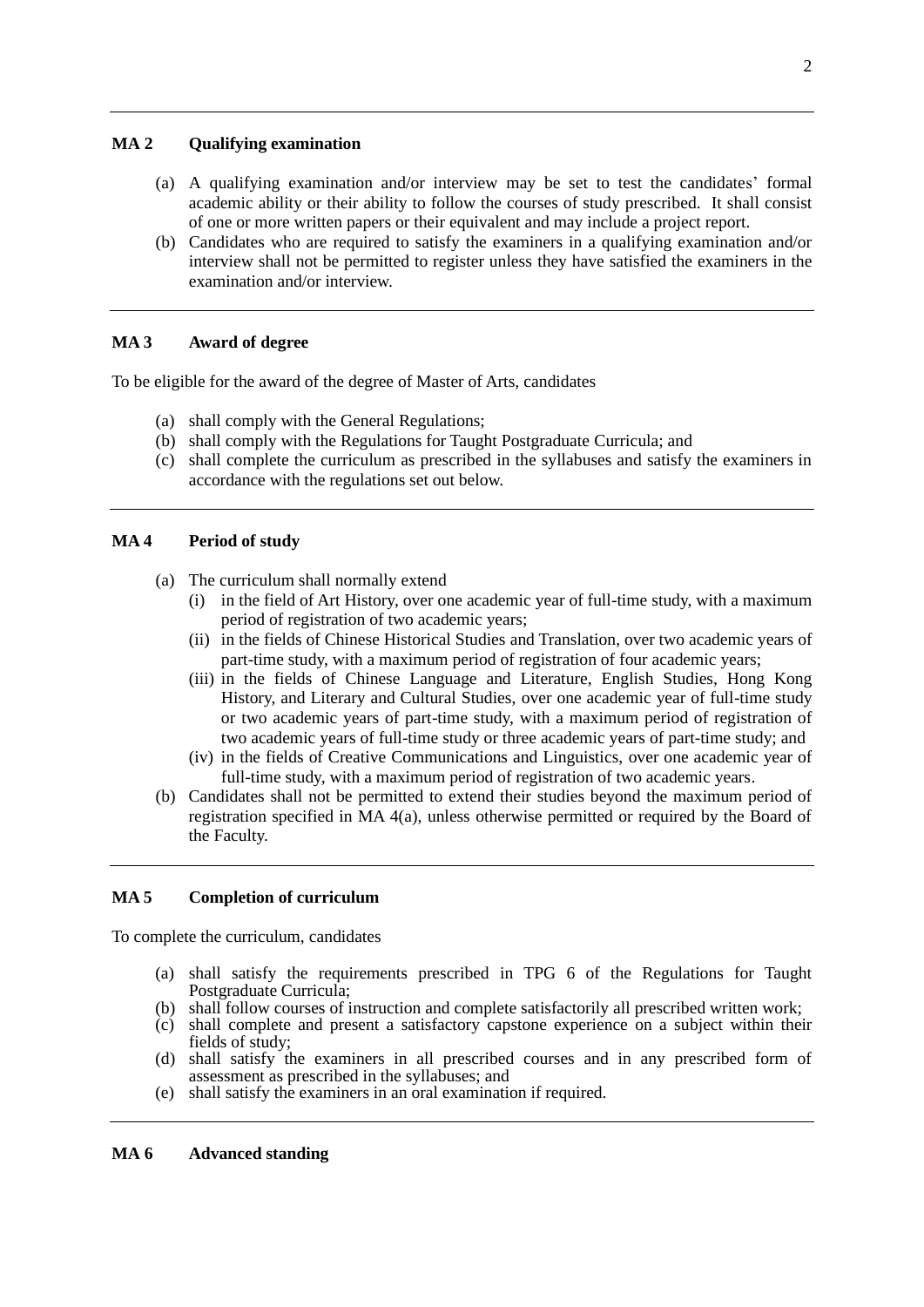Advanced Standing may be granted to candidates in the field of Translation in recognition of studies completed successfully before admission to the curriculum. Candidates who are awarded Advanced Standing will not be granted any further credit transfer for those studies for which Advanced Standing has been granted. The amount of credits to be granted for Advanced Standing shall be determined by the Board of the Faculty, in accordance with the following principles:

- (a) a candidate may be granted a total of not more than 20% of the total credits normally required under a curriculum for Advanced Standing unless otherwise approved by the Senate;
- (b) application for Advanced Standing will only be considered if the previous studies were done within 5 years before admission to the curriculum;
- (c) Advanced Standing will not be granted for elective course and capstone experience; and
- (d) credits granted for Advanced Standing shall not normally be included in the calculation of the GPA unless permitted by the Board of the Faculty but will be recorded on the transcript of the candidate.

### **MA 7 Capstone experience**

Subject to the provisions of Regulation MA 5(c), the title of the capstone experience (dissertation, portfolio or individual project) shall be submitted for approval by a date as prescribed in the syllabuses for each field of study. Similarly, the capstone experience shall be presented by a date as prescribed in the syllabuses for each field of study. Candidates shall submit a statement that the capstone experience represents their own work (or in the case of conjoint work, a statement countersigned by their co-worker(s), which shows their share of the work) undertaken after registration as candidates for the degree.

#### **MA 8 Assessment**

- (a) The assessment for each course shall be as specified in the syllabuses. Only passed courses will earn credits. Grades in all fields of study shall be awarded in accordance with TPG 9(a) of the Regulations for Taught Postgraduate Curricula.
- (b) Candidates who have failed to satisfy the examiners on the first attempt in not more than two courses, excluding the capstone experience, in an academic year may be permitted to
	- (i) present themselves for re-examination in the failed course(s) on a specified date or resubmit their work for the failed course(s) for re-assessment within a specified period determined by the Board of Examiners for Taught Postgraduate Curricula, but no later than the end of the following semester (not including the summer semester); or
	- (ii) repeat the failed course(s) by undergoing instruction and satisfying the assessment requirements; or
	- (iii) for elective courses, take another course in lieu and satisfy the assessment requirements.
- (c) Subject to the provisions of Regulation MA 5(c), candidates who have failed to present a satisfactory capstone experience may be permitted to revise and re-present the capstone experience within a specified period determined by the Board of Examiners for Taught Postgraduate Curricula.
- (d) Candidates who have failed to satisfy the examiners in the final review in the field of English Studies may be permitted to present themselves for re-examination on a specified date determined by the Board of Examiners for Taught Postgraduate Curricula, but no later than the end of the following semester (not including the summer semester).
- (e) There shall be no appeal against the results of examinations and all other forms of assessment.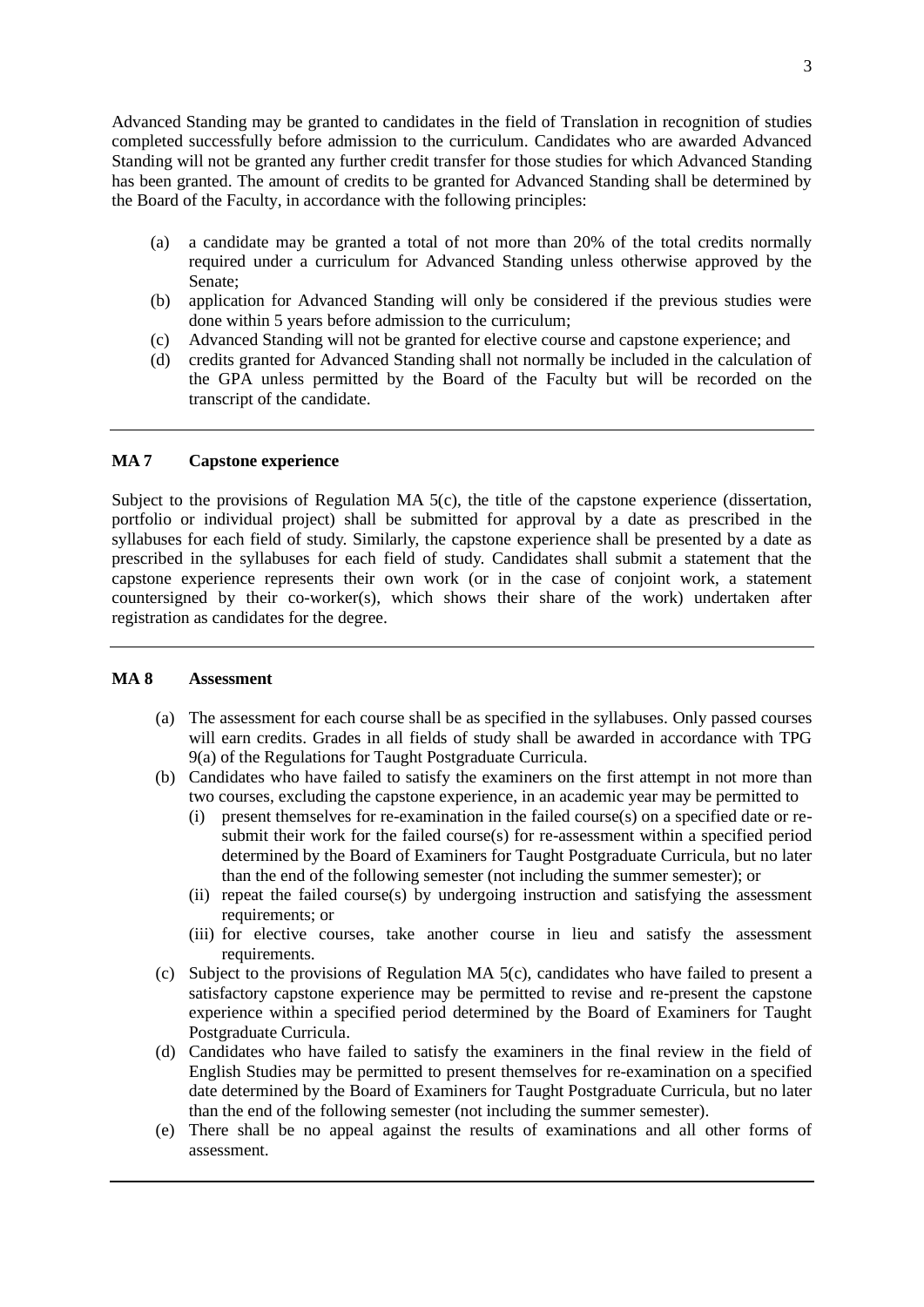## **MA 9 Discontinuation**

Candidates who

- (a) are not permitted to present themselves for re-examination/re-submission in any written examination or coursework assessment in which they have failed to satisfy the examiners or to repeat the failed course(s); or
- (b) are not permitted to revise and re-present the capstone experience; or
- (c) have failed to satisfy the examiners on second attempt in any coursework assessment, examination, or the capstone experience; or
- (d) have failed more than two courses, excluding the capstone experience, on the first attempt in an academic year; or
- (e) have exceeded the maximum period of registration as specified in MA 4

may be required to discontinue their studies under the provisions of General Regulation G 12.

## **MA 10 Assessment results**

On successful completion of the curriculum, candidates who have shown exceptional merit may be awarded a mark of distinction, and this mark shall be recorded in the candidates' degree diploma.

## **MA 11 Supplementary examination**

Candidates who are unable because of illness to be present at the written examination of any course may apply for permission to present themselves for a supplementary examination of the same course. Any such application shall be made on the form prescribed within two weeks of the first day of absence from any examination. The supplementary examination shall be held at a time to be determined by the Board of Examiners for Taught Postgraduate Curricula. Candidates who fail to satisfy the examiners in the supplementary examination shall be considered as failure on the first attempt.

# **SYLLABUSES FOR THE DEGREE OF MASTER OF ARTS (MA)**

## **TRANSLATION**

# *These Syllabuses apply to candidates admitted to the Master of Arts in Translation curriculum in the academic year 2020-21 and thereafter.*

## **PURPOSE**

The MA in the field of Translation programme aims at providing students with intensive training in translation and interpreting practice in different domains. It also broadens students' theoretical perspectives and equips them with essential research skills for Translation and Interpreting Studies. This programme places an emphasis on professional translation and interpreting and promotes interdisciplinarity by involving the teachers from different Schools and Departments in the supervision of capstone projects.

## CURRICULUM STRUCTURE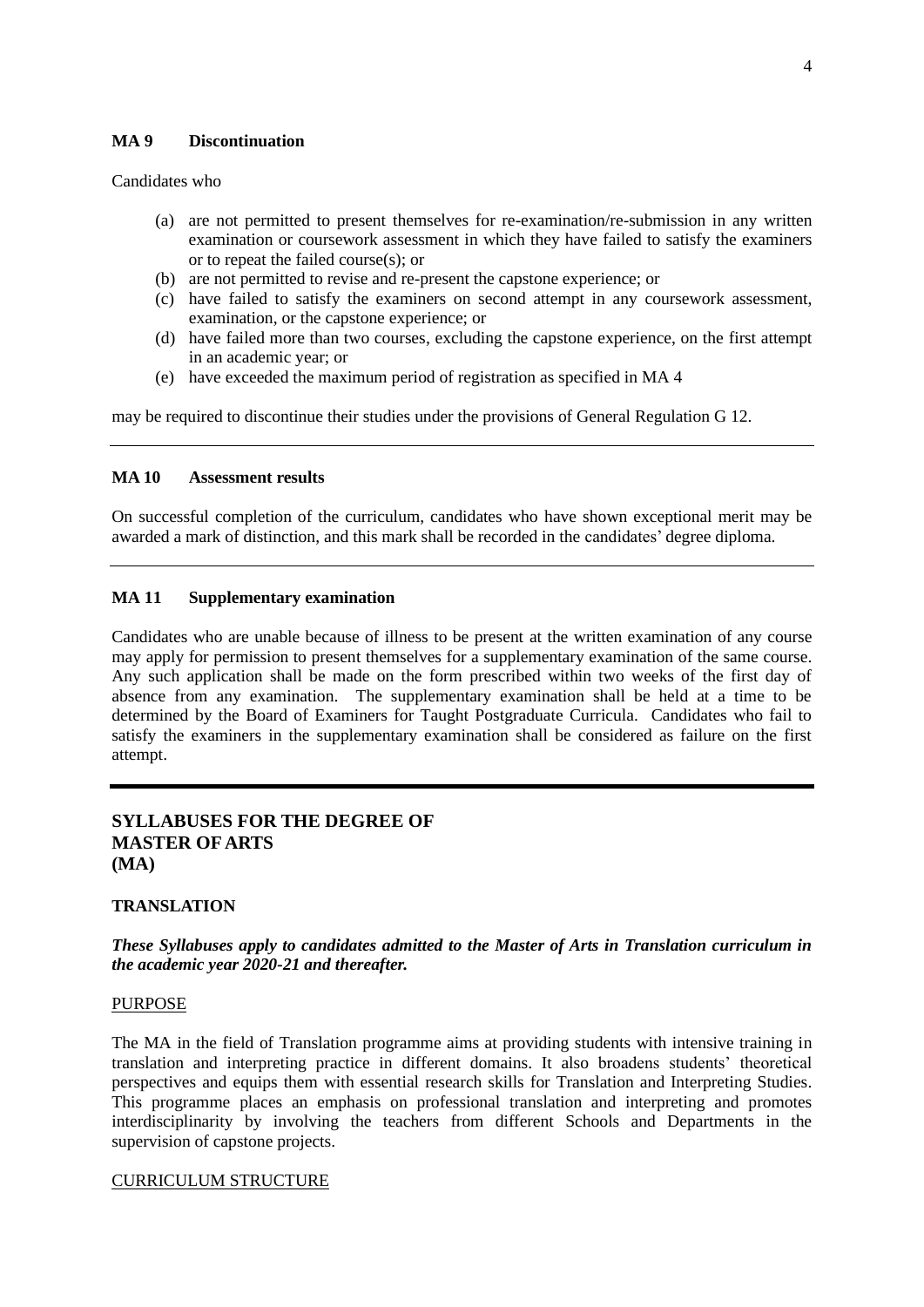The curriculum consists of three modules, with ten courses in Modules 1 to 2 and a capstone experience in Module 3. Modules 1 to 2 comprise three and seven courses respectively.

Students are required to take all the core courses in Module 1. Module 2 offers elective courses divided into two categories: Translation and Interpreting. Students can specialise in both of them by taking three Translation courses and two Interpreting courses. However, students who would like to specialise in written translation should also read the core Interpreting course to fulfil the graduation requirement. This arrangement guarantees that students receive training in both Translation and Interpreting so that they will be more competitive in the workplace after graduation.

The seven Translation courses are conducted in the form of lectures, while the three Interpreting courses are taught in the form of workshops, seminars or practical sessions. All the courses are designed to equip students with the knowledge and skills for the pursuit of a career in Translation or Interpreting in various domains, especially the legal, commercial, government and media sectors.

Module 3 is a capstone experience in the form of a translation/interpreting project. The translation project requires students to render an English text into Chinese or vice versa, and to write a critical introduction in the target language to their own translations, under the supervision of a teacher. If students choose to undertake an interpreting project, they must analyse a video or audio recording of an interpreted meeting conducted from English to Cantonese or vice versa, under the supervision of a teacher. This is a whole-year project which students start in the third semester and complete by the end of the fourth semester.

Students in this curriculum are required to complete eight courses (three cores and five electives) and a capstone translation/interpreting project as a culminating academic experience. Each Translation course will be conducted weekly for two hours in a semester, while Interpreting workshops will normally be divided into two groups with two time slots for students' choice, depending on the size of individual classes. The capstone course requires students to meet with their supervisors individually for discussions for four hours in total throughout the last two semesters of the programme.

## **Module One: Core Courses**

## **CHIN7201. Advanced Translation Studies (6 credits)**

This course offers a theoretical approach to translation practice and research. It introduces students to seminal translation theories and encourages them to fruitfully apply such knowledge to translation practice and criticism. Through discussions, assignments and group presentations, students will acquire essential translation skills and research techniques in translation studies. The course also prepares students for the capstone project, which requires them to translate a text and write a critical introduction to their own work.

\_\_\_\_\_\_\_\_\_\_\_\_\_\_\_\_\_\_\_\_\_\_\_\_\_\_\_\_\_\_\_\_\_\_\_\_\_\_\_\_\_\_\_\_\_\_\_\_\_\_\_\_\_\_\_\_\_\_\_\_\_\_\_\_\_\_\_\_\_\_\_\_\_\_\_\_\_\_\_\_\_\_

Assessment: 100% coursework

## **CHIN7202. Approaches to Translation (6 credits)**

This course equips students with the fundamental knowledge of translation and the basic skills required. It explores how translation functions as a communicative activity in different social settings like the Government and the private sector. To introduce students to current trends in translation, the course will examine major theoretical and cultural issues of translation in Hong Kong. Coursework assessment will be based on take-home assignments and classwork. Assessment: 100% coursework

\_\_\_\_\_\_\_\_\_\_\_\_\_\_\_\_\_\_\_\_\_\_\_\_\_\_\_\_\_\_\_\_\_\_\_\_\_\_\_\_\_\_\_\_\_\_\_\_\_\_\_\_\_\_\_\_\_\_\_\_\_\_\_\_\_\_\_\_\_\_\_\_\_\_\_\_\_\_\_\_\_\_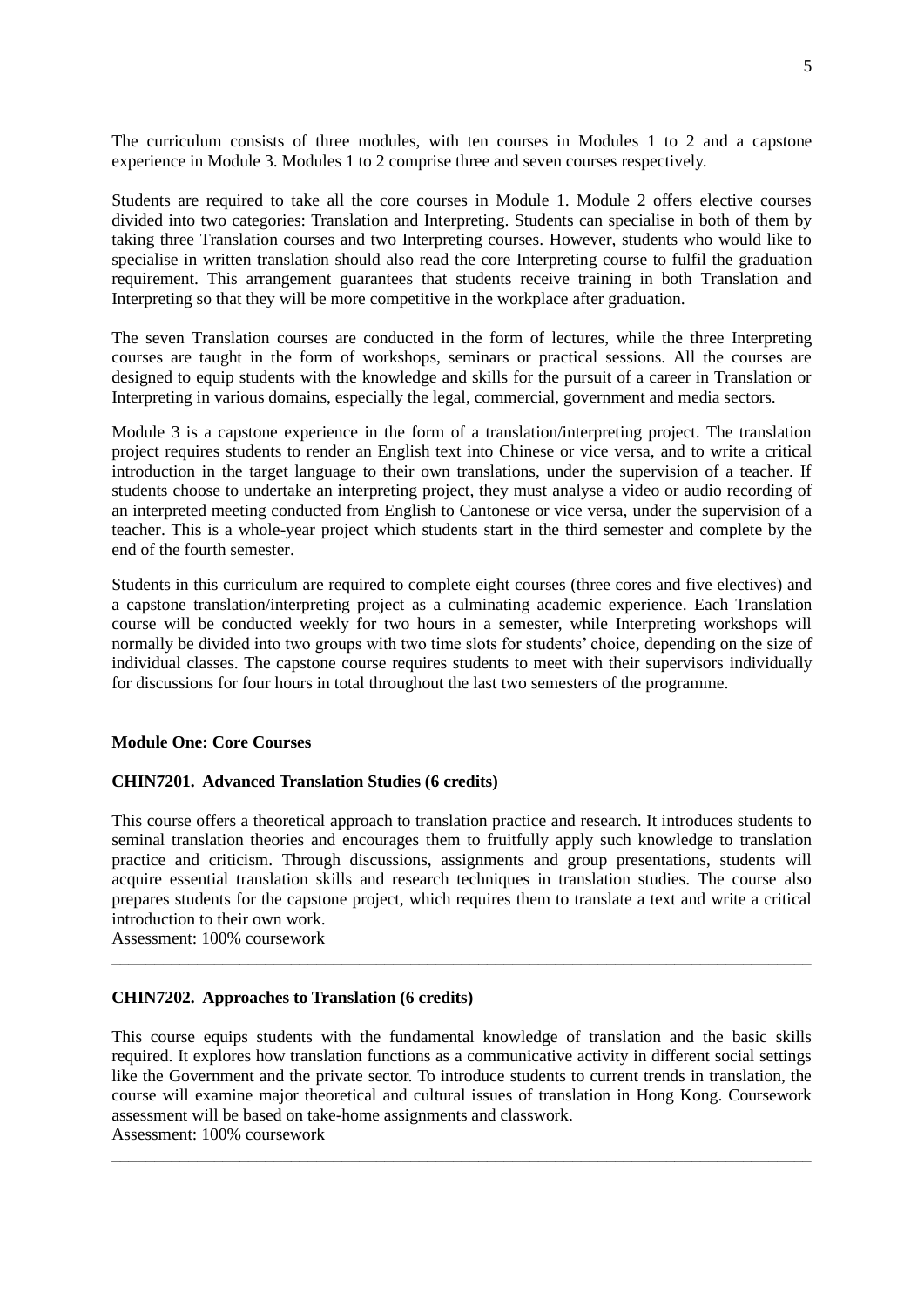#### **CHIN7203. Introduction to Interpreting (6 credits)**

This course provides students with the fundamental knowledge of interpreting and the basic skills required. It introduces students to the various settings in which interpreting services are provided with a special focus on interpreting in courts. It examines interpreter's codes of ethics and discusses the dilemmas and challenges faced by interpreters working in different settings. The course also reviews significant interpreting studies conducted in recent years.

\_\_\_\_\_\_\_\_\_\_\_\_\_\_\_\_\_\_\_\_\_\_\_\_\_\_\_\_\_\_\_\_\_\_\_\_\_\_\_\_\_\_\_\_\_\_\_\_\_\_\_\_\_\_\_\_\_\_\_\_\_\_\_\_\_\_\_\_\_\_\_\_\_\_\_\_\_\_\_\_\_\_

Assessment: 100% coursework

#### **Module Two: Elective Courses**

#### **CHIN7204. Language Contrast for Translators (6 credits)**

This course examines fundamental differences between English and Chinese from the perspective of contrastive linguistics, with an emphasis on grammar, syntax and discourse pragmatics. It introduces students to an array of techniques that can be used to negotiate these structural differences in translation. Throughout the course, students will be trained to reflect critically on the notion that language is an inherent constituent of culture (and, conversely, that culture is embedded within the innate fabric of language), and to appreciate how knowledge of contrastive linguistics contributes to our understanding of different cognitive systems and discourse orientations across cultures. The implications of all of this for intercultural communication will also be explored. Assessment: 100% coursework

\_\_\_\_\_\_\_\_\_\_\_\_\_\_\_\_\_\_\_\_\_\_\_\_\_\_\_\_\_\_\_\_\_\_\_\_\_\_\_\_\_\_\_\_\_\_\_\_\_\_\_\_\_\_\_\_\_\_\_\_\_\_\_\_\_\_\_\_\_\_\_\_\_\_\_\_\_\_\_\_\_

#### **CHIN7205. Culture and Translation (6 credits)**

The course addresses the dynamic relationship between culture and translation in both conceptual and practical terms and thus seeks to deepen students' understanding of translation as a cross-cultural dialogue. The course serves two purposes. First, it introduces theories and notions on the role played by culture in production and reception of translation and aims to cultivate among the students the cultural sensitivity that is needed for a professional translator. Second, it focuses on the cultural dimension of various types of translation and aims to enhance students' ability in dealing with culturebound texts of different genres in both English to Chinese and Chinese to English translation practices.

\_\_\_\_\_\_\_\_\_\_\_\_\_\_\_\_\_\_\_\_\_\_\_\_\_\_\_\_\_\_\_\_\_\_\_\_\_\_\_\_\_\_\_\_\_\_\_\_\_\_\_\_\_\_\_\_\_\_\_\_\_\_\_\_\_\_\_\_\_\_\_\_\_\_\_\_\_\_\_\_\_

Assessment: 100% coursework

#### **CHIN7206. Translation of Government and Commercial Texts (6 credits)**

This course facilitates a better understanding of the provision of professional translation service in Hong Kong, especially in the public sector. Texts commonly requiring translation will be covered and their translations examined critically for effectiveness. Students will be able to hone their language and translation skills and to sharpen their translation acumen through various translation assignments and evaluative discussions.

\_\_\_\_\_\_\_\_\_\_\_\_\_\_\_\_\_\_\_\_\_\_\_\_\_\_\_\_\_\_\_\_\_\_\_\_\_\_\_\_\_\_\_\_\_\_\_\_\_\_\_\_\_\_\_\_\_\_\_\_\_\_\_\_\_\_\_\_\_\_\_\_\_\_\_\_\_\_\_\_\_\_

Assessment: 100% coursework

## **CHIN7207. Legal Translation (6 credits)**

This course is designed for students interested in a career in legal translation. It develops and strengthens their analytical and linguistic skills required for translating legal texts between English and Chinese. Students will be introduced to some basic legal concepts, terminology and discourse characteristics of bilingual legal documents. A special focus is placed on legal research skills, translation strategies, and pragmatic decision-making of legal translators. Students will embark on a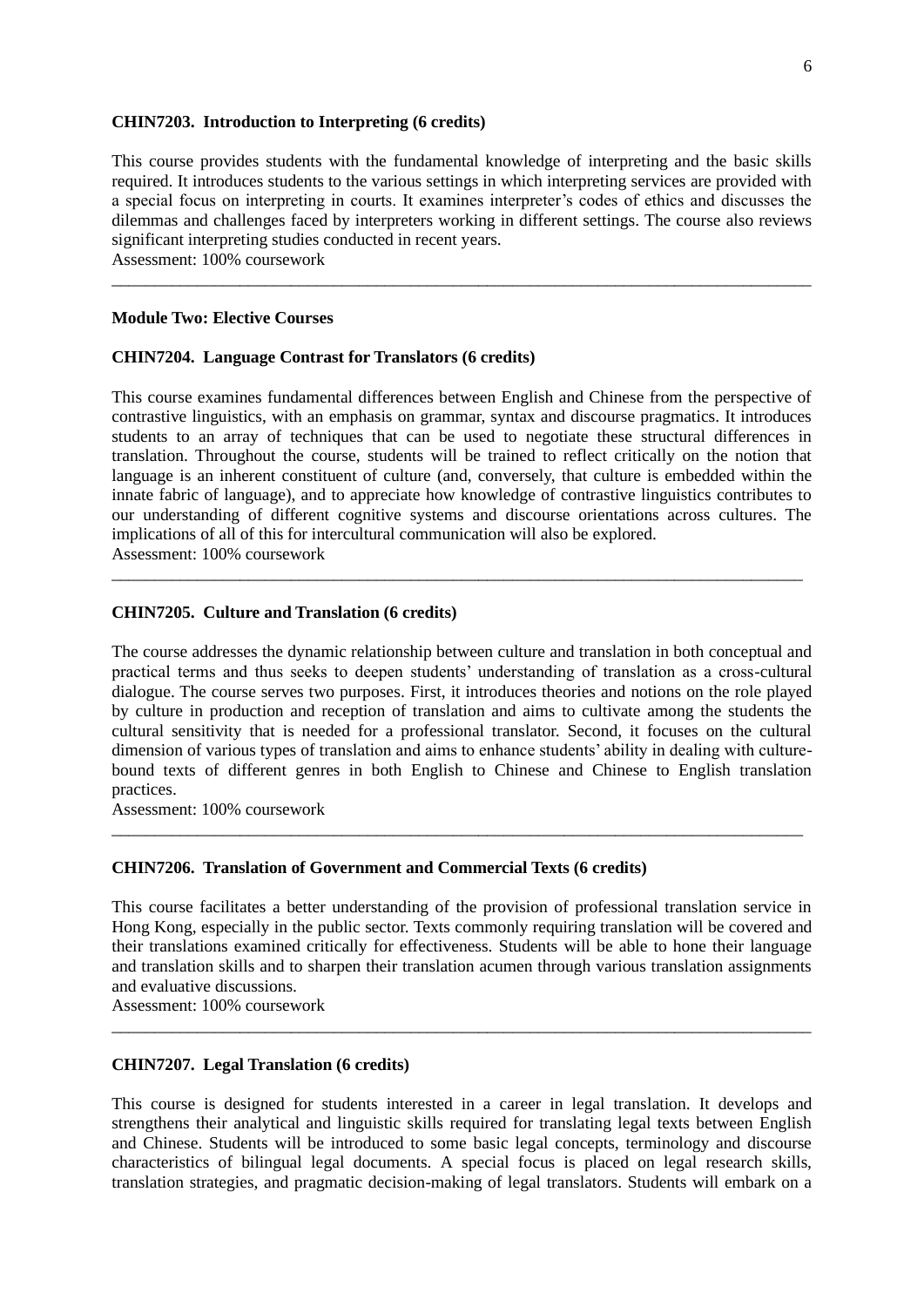journey towards professional competence as they learn through translation practice and critical analysis of translated legal texts.

\_\_\_\_\_\_\_\_\_\_\_\_\_\_\_\_\_\_\_\_\_\_\_\_\_\_\_\_\_\_\_\_\_\_\_\_\_\_\_\_\_\_\_\_\_\_\_\_\_\_\_\_\_\_\_\_\_\_\_\_\_\_\_\_\_\_\_\_\_\_\_\_\_\_\_\_\_\_\_\_\_\_

Assessment: 100% coursework

## **CHIN7208. Mass Media Translation (6 credits)**

This course prepares students for careers in mass media, such as reporters, editors, copywriters, translators, account executives and marketing managers. It covers a range of topics like the translation of news articles, features, editorials, press releases, speeches, advertising and promotional materials. The stylistic features and social functions of these genres will be explored. The work constraints including translation goals, target readers and translator-client relationship will also be discussed. In addition to acquiring professional skills in translating mass media texts, students will develop critical thinking about translators' role in shaping the target language and its culture. Assessment: 100% coursework

\_\_\_\_\_\_\_\_\_\_\_\_\_\_\_\_\_\_\_\_\_\_\_\_\_\_\_\_\_\_\_\_\_\_\_\_\_\_\_\_\_\_\_\_\_\_\_\_\_\_\_\_\_\_\_\_\_\_\_\_\_\_\_\_\_\_\_\_\_\_\_\_\_\_\_\_\_\_\_\_\_\_

# **CHIN7209. English–Cantonese Conference Interpreting (SI) (6 credits)**

This workshop-based course exposes students to the wide-ranging settings and topics for which simultaneous interpretation is required. It prepares students for handling myriad tasks by broadening their knowledge base, enhancing their language skills and providing feedback for their in-class performance.

\_\_\_\_\_\_\_\_\_\_\_\_\_\_\_\_\_\_\_\_\_\_\_\_\_\_\_\_\_\_\_\_\_\_\_\_\_\_\_\_\_\_\_\_\_\_\_\_\_\_\_\_\_\_\_\_\_\_\_\_\_\_\_\_\_\_\_\_\_\_\_\_\_\_\_\_\_\_\_\_\_\_

Assessment: 100% coursework

# **CHIN7210. English-Cantonese Legal Interpreting (CI) (6 credits)**

This workshop-based course provides students with intensive training in consecutive and simultaneous interpreting between English and Cantonese, using primarily authentic audio recordings of court proceedings from various court levels in Hong Kong. Training will focus on witness examination, counsel speeches, jury instructions and court judgments. This course familiarises students with courtroom protocols, characteristics of courtroom language and the intricacies of interpreting in the courtroom.

\_\_\_\_\_\_\_\_\_\_\_\_\_\_\_\_\_\_\_\_\_\_\_\_\_\_\_\_\_\_\_\_\_\_\_\_\_\_\_\_\_\_\_\_\_\_\_\_\_\_\_\_\_\_\_\_\_\_\_\_\_\_\_\_\_\_\_\_\_\_\_\_\_\_\_\_\_\_\_\_\_\_

Assessment: 100% coursework

# **CHIN7211. A History of English Translations of Chinese Poetry (6 credits)**

Via translation, Chinese poetry has become very influential to English-language poetry. How has the translation of Chinese poetry developed over time? What are the forces at work in shaping the history of English translations of Chinese poetry? By reading translations of Chinese poetry into English by scholars, missionaries, poets, amateurs, experimentalists, and more, this class will offer students an opportunity to greater understand both translation and Chinese poetry, and how the two (and impressions of the two) have changed over time.

\_\_\_\_\_\_\_\_\_\_\_\_\_\_\_\_\_\_\_\_\_\_\_\_\_\_\_\_\_\_\_\_\_\_\_\_\_\_\_\_\_\_\_\_\_\_\_\_\_\_\_\_\_\_\_\_\_\_\_\_\_\_\_\_\_\_\_\_\_\_\_\_\_\_\_\_\_\_\_\_\_\_

Assessment: 100% coursework

## **Module Three: Capstone Experience**

# **CHIN7996. Capstone Experience: Translation / Interpreting Project (12 credits)**

This capstone project serves as a culminating academic experience for students and enables them to put into practice what they have learned in the various theoretical and practical translation and